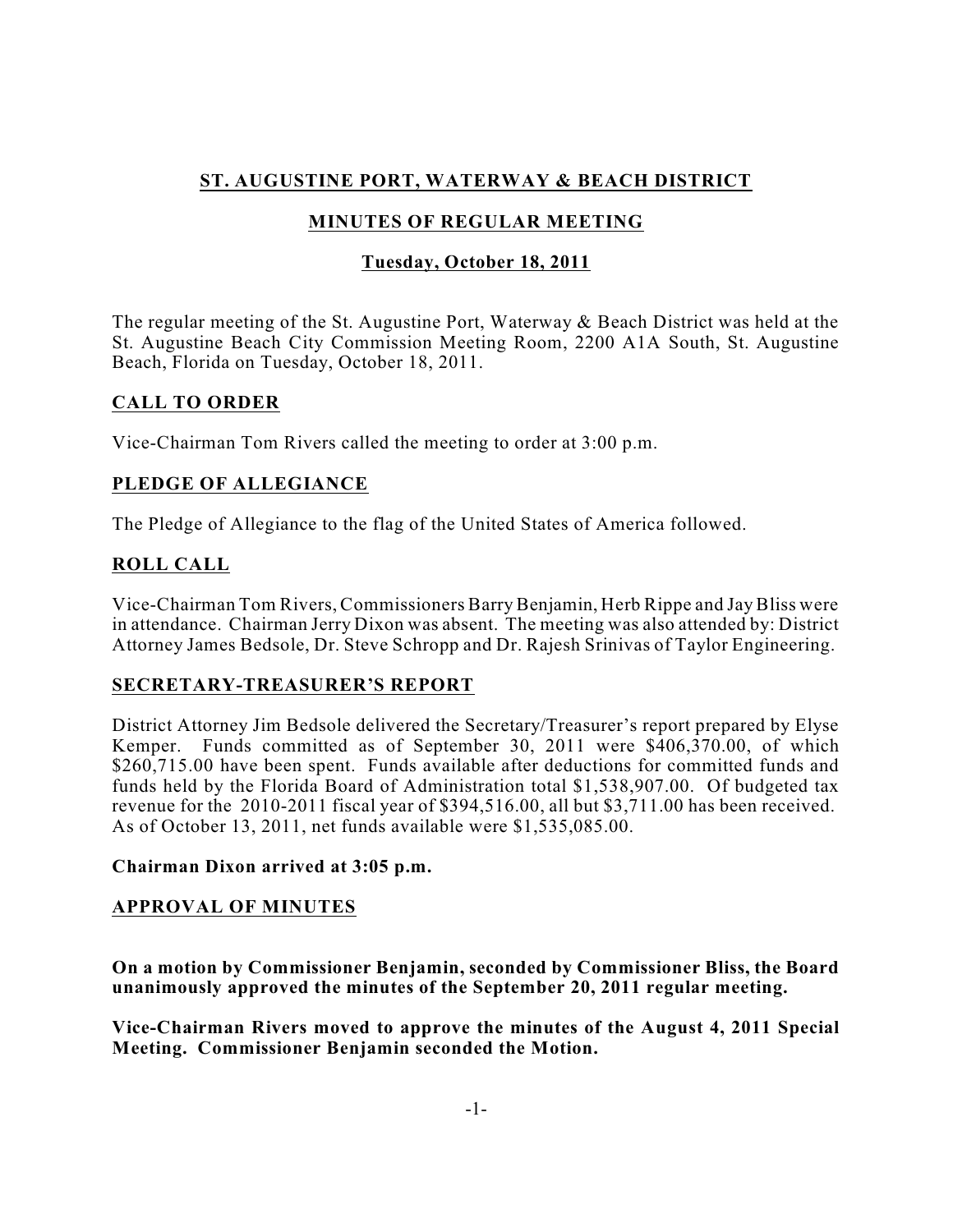Commissioner Bliss requested an addition to the minutes which was accepted by the Board.

**The Board then unanimously approved the minutes of the August 4, 2011 Special Meeting, as so amended.**

**On a motion by Commissioner Bliss, seconded by Vice-Chairman Rivers, the Board unanimously approved the minutes of the September 8, 2011 First Public Hearing on Budget and Millage Rate.**

**On a motion by Commissioner Bliss, seconded by Commissioner Benjamin, the Board unanimously approved the minutes of the September 20, 2011 Final Public Hearing on Budget and Millage Rate.**

#### **ENGINEERING REPORT**

Dr. Steve Schropp delivered the engineering report on behalf of Taylor Engineering. Dr. Schropp began by offering a hard copy of the Summer Haven River Restoration Technical and Regulatory Feasibility Assessment for the District's records. He then discussed the possibility that St. Johns County will become the sponsor and applicant for the permit to restore the Summer Haven River. He said an official applicant is necessary before proceeding with drafting the application proposal.

In response to questioning by Commissioner Dixon, Dr. Schropp said he had no recent information as to when dredging of the ICW adjacent to the inlet will begin. Dr. Srinivas added the inlet dredging project will be put out to bid within a matter of days. He also said turtle season would not present a problem because the nesting season will be over by the time dredging begins.

Chairman Dixon said he was recently contacted by an official from the Florida Department of Environmental Protection (FDEP), who wanted to discuss whether the District would update the Inlet Management Plan (IMP). He recounted the District had offered to update the plan as a part of a proposed settlement which would have allowed FDEP to issue the inlet dredging permit without an objection from property owners north of the inlet. That settlement offer was rejected by the objectors, and the Board was therefore not compelled to update the plan. After the first proposed settlement failed, St. Johns County and FDEP reached a new agreement wherein they jointly agreed to update the IMP. The District was not a party to these later negotiations and the Board did not agree to such an update. He added that FDEP plans to hold two public hearings on beach erosion, possibly in December and January.

Chairman Dixon said the litigating property owners want inlet dredge sand placed on the north beaches and that the IMP calls for placement to the south of the inlet only. Dr. Srinivas remarked that the plan actually calls for sand to be placed in the location of greatest need. He said nothing in the plan requires sand to be placed in the south but that placing it north of the inlet will drastically change the cost/share ratio of local to federal funds. He added FIND should be concerned about the buildup of sand in the inlet because much of it moves into the ICW and becomes a maintenance issue for FIND.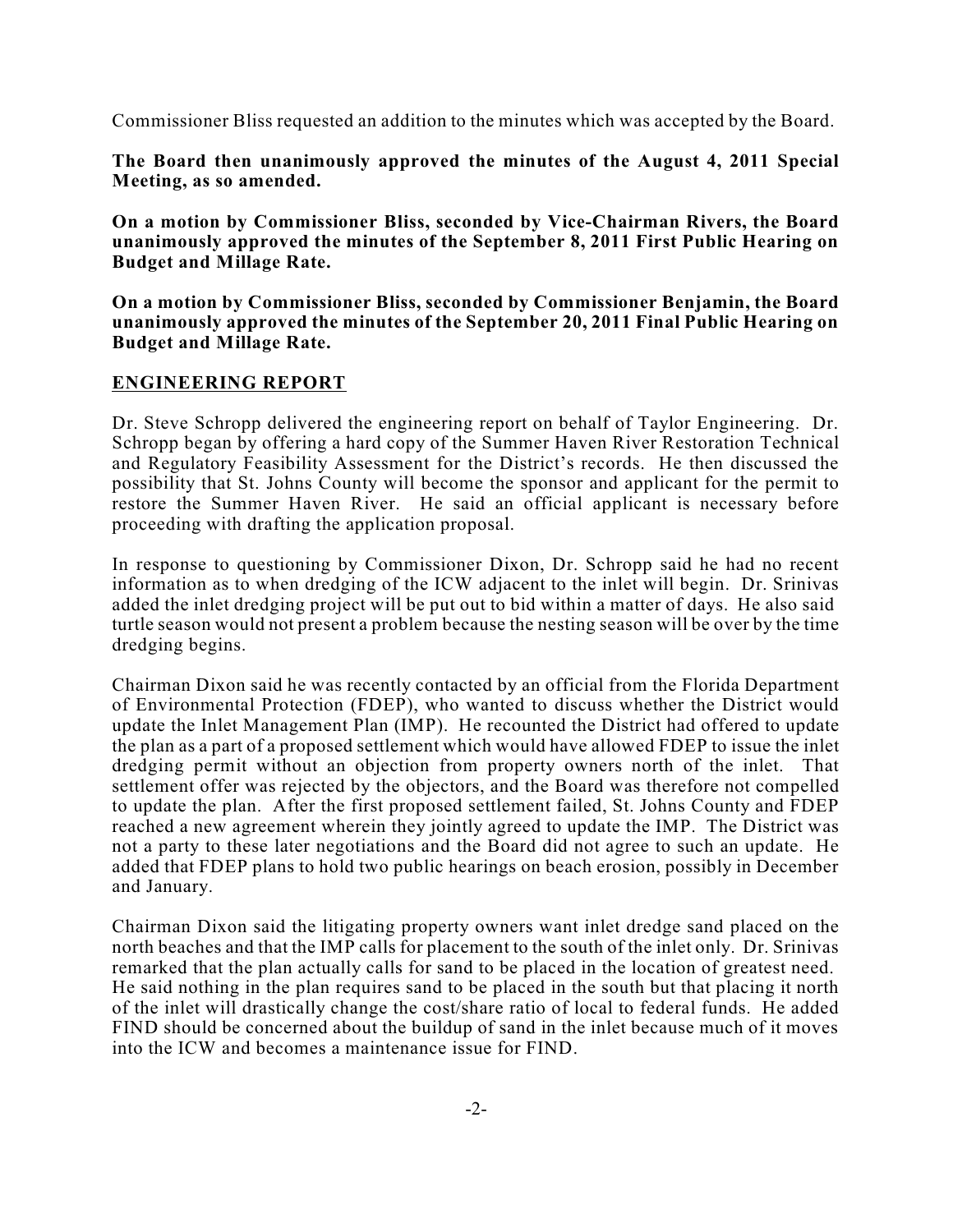Commissioner Rippe questioned why, if dredging the inlet costs 20 million dollars, could not a small amount of that money be spent to revise the IMP. Dr. Srinivas said the current permit and funding are for beach renourishment only by the Corps of Engineers. He said in the past, the state had money available for projects like the IMP revision, but probably does not now. Commissioner Rippe said the District should ask the county and FDEP for funds to update the IMP because they agreed to do it, not the District. Dr. Schropp said he thought asking for IMP update funding was a fair and reasonable thing to do, but that there was little likelihood any such funding exists.

Commissioners Rippe and Benjamin concurred, the IMP has needed revision for a long time. Commissioner Rippe asked who would ask the State for the money. Chairman Dixon said he would ask when he sees the FDEP administrator soon.

Commissioner Rivers said the Board has placed \$75,000.00 in its new budget for revision of the IMP. Dr. Srinivas said the typical contribution by the state would be one-half of the total cost of up to 250 thousand dollars.

### **OLD BUSINESS**

District Attorney Bedsole presented a contract renewing the District's interlocal agreement with the St. Johns County Sheriff's Office for overtime pay for their maritime unit. Mr. Bedsole said the contract applies to the 2011-2012 fiscal year and provides \$15,000.00 for such uses.

#### **On a motion by Commissioner Rippe,seconded by Commissioner Benjamin, the Board unanimously approved the St. Johns County Sheriff's Office 2011-2012 Interlocal Agreement.**

Commissioner Rippe then opened discussion of the District's support of the Vilano Floating Dock, planned by the county and funded in part by FIND. Commissioner Benjamin said the proposed cost was exceedingly high for such a project. Wil Smith, County Parks & Recreation, said the project's cost was estimated at \$320,000.00 by their engineer. The FIND grant is for half the cost and the county expects the District to fund the other half. He added the county has agreed to return any unused portion of the funds to the District at the end of the project. Commissioner Rippe, joined by Commissioners Benjamin and Bliss, said the county should be asking local Vilano Beach businesses to contribute to the construction cost.

#### **NEW BUSINESS**

#### A. Inlet Channel Monitoring Over-View

Commissioner Bliss said there is a need for an agency to monitor inlet depths and provide the information to the public, particularly to mariners. He said neither the Corps of Engineers nor the Coast Guard has the resources to provide this information and that the District should do it. He estimated the cost at \$300.00 per month.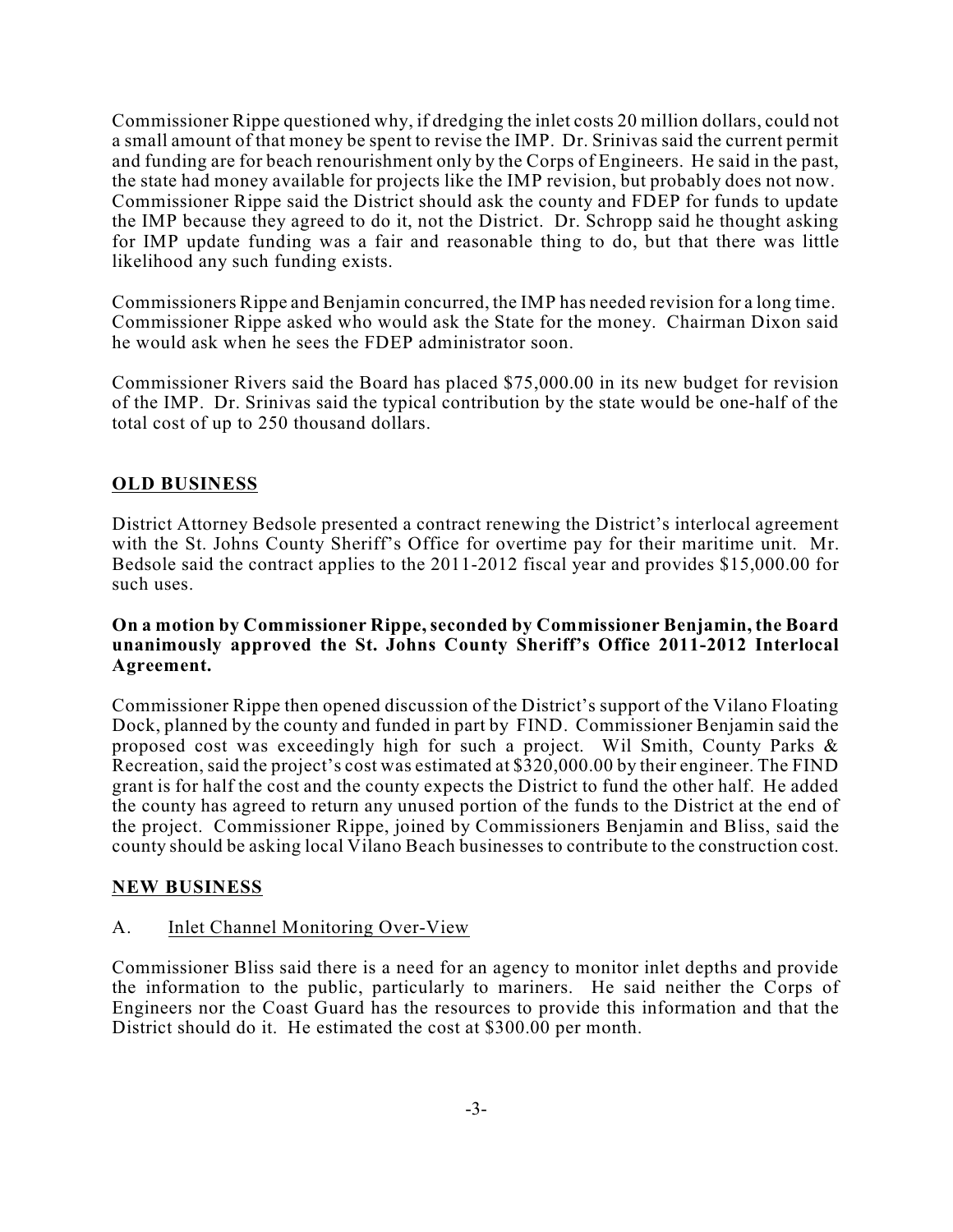In response to a question by Commissioner Benjamin, Lt. Steve Zukowski, Florida Fish and Wildlife Conservation Commission (FWC) said such information would be of use mostly to large transient vessels and that failure to exercise prudent seamanship is a much larger factor in the recent groundings than lack of information.

Commissioner Rippe suggested the District promote the use of its website as an informal forum for inlet information sharing. He said the District's main job is to promote St. Augustine as a maritime center and that facilitating use of the inlet is an effective way to achieve that goal.

Commissioner Rivers asked Dr. Schropp if monitoring the depth of the inlet was part of the IMP. Dr. Schropp said inlet depth data is very difficult and expensive to obtain and that, if the Board chose to provide such information, it should be obtained by a professional surveyor.

Pierre Pierce, St. Augustine, related that the fishing boats which ran aground on the inlet shoals last year did so because of misplaced markers, not because of a lack of seamanship.

LCDR Robert S. Butts, USCG, said the inlet is not maintained on any regular cycle by the Corps of Engineers and that the Coast Guard has had difficulty maintaining its markers because of problems with its buoy-tending vessels. He added that the inlet needs a long-term program for improvement including a larger jetty and regular dredging.

Dr. Schropp said the only available charts are published by the National Oceanic and Atmospheric Administration (NOAA), but that those charts have no depth data because NOAA cannot vouch for accuracy.

Commissioner Rippe said the inlet has not been dredged since 1999 and that it appears to have been safe until 2009. He said the District should publicize the location of the newlycleared channel once the planned dredging is completed.

#### B. St. Augustine Yacht Club Regatta of Lights

Vice Commodore Dan Floryan of the St. Augustine Yacht Club requested \$6,750.00 to fund the Regatta of Lights scheduled for December 10, 2011. Commissioner Benjamin asked what the District would receive in consideration for funds. Mr. Floryan said the District's logo will appear on all brochures and ads, on its tent, and will receive recognition on all of its radio ads and live broadcasts.

#### **On a motion by Commissioner Rivers, seconded by Commissioner Bliss, the Board unanimously approved payment of \$5,000.00 to the St. Augustine Yacht Club for advertising in conjunction with the Regatta of Lights.**

Commissioner Bliss nominated Commissioner Benjamin as the District's 2011 member of the Regatta judge's committee. Commissioner Benjamin accepted.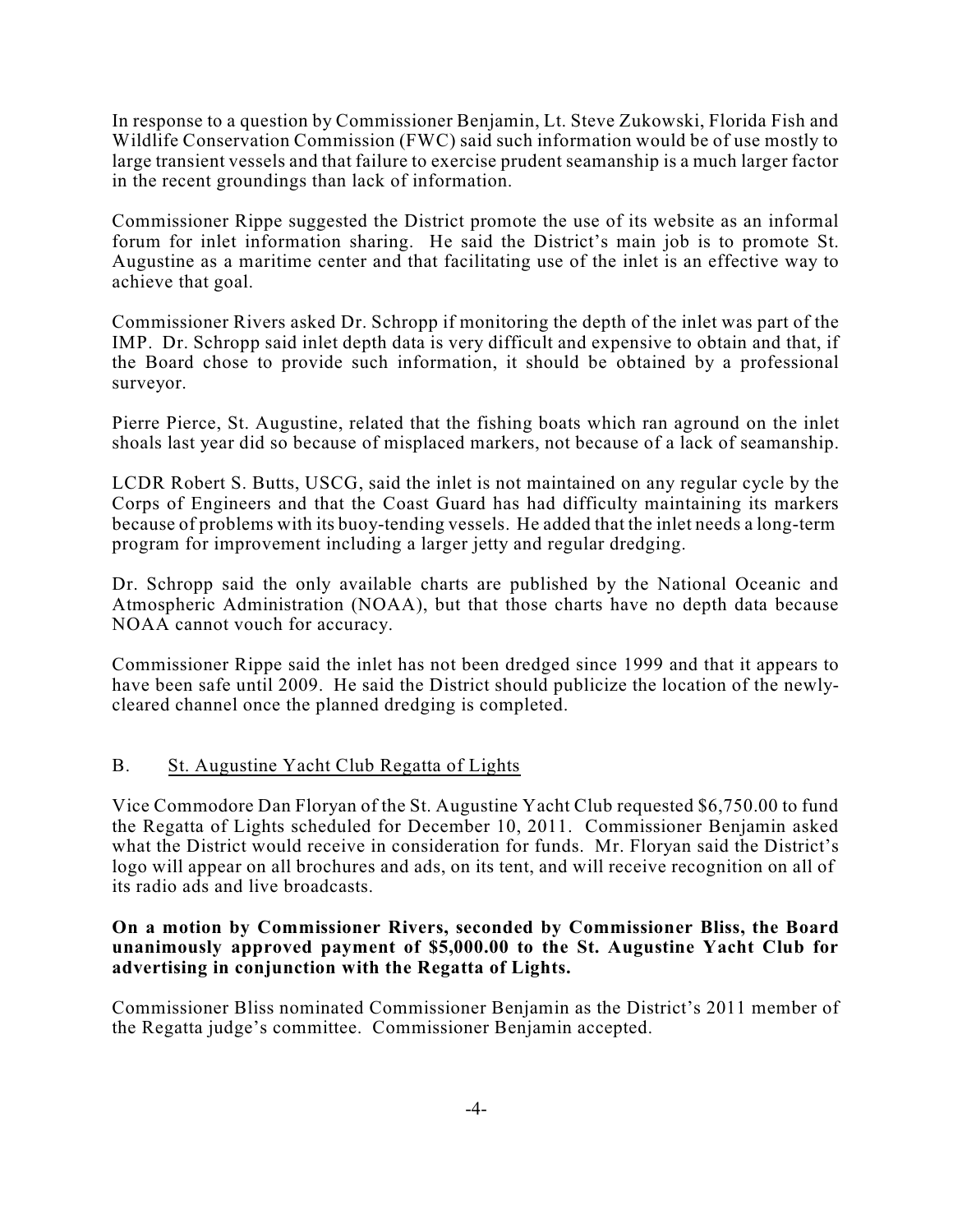Commissioner Rippe said he has been contacted by managers for the tallship *Bounty*. They plan to bring the ship to St. Augustine in April, 2012 and he believes visits by this kind of vessel would be of great benefit to the community.

## **PUBLIC COMMENT**

Jim Piggott, Director of General Services for the City of St. Augustine, reported he attended a meeting at FWC headquarters in Tallahassee to review the five designated pilot plans for harbor management. He said the St. Augustine plan compared very favorably with the others and that he had received positive feedback about the plan.

The pilot ordinance regulates anchoring near docks, around the mooring fields and outside mooring fields while within City limits. Commissioner Bliss said he is against any further restrictions on a mariner's right to anchor in open waters.

Mr. Piggott said the restrictions placed on boaters by ordinance actually affect very few boaters because most are in marinas, are moored in City fields or are legally anchored in areas outside city limits. He asked the Board for a letter of support for the Harbor Management Plan and for the ordinance.

#### **Commissioner Benjamin moved to provide the requested letter of support to the City of St. Augustine. Commissioner Rivers seconded the motion.**

Commissioner Rippe said he was not in favor of supporting the pilot program simply because he had very little knowledge of the ordinance or its effects on the public. Chairman Dixon said there are so many boats here now that some regulation of anchoring is a necessity. Commissioner Bliss said the current situation does not require such regulation and that the City is simply attempting to generate rental revenues for its mooring fields. Commissioner Benjamin said the harbor management system has created a safer environment, especially during storms such as recently occurred.

#### **On a roll call vote, the Chairman was authorized by a vote of 3 to 2 to provide a letter of support for the pilot ordinance. Commissioners Rippe and Bliss voted against the motion.**

Mr. Piggott then mentioned an upcoming series of foot-races planned for December 10 and 11. He also asked Board members to contact the City to report derelict vessels, and to avoid contacting contractors directly unless they are willing to personally pay for any services a contractor may provide as a result of such a direct request by a member of the Board.

He then discussed a recent visit to the City by an administrator from FWC who was investigating the derelict vessel removal program. Lt. Zukowski, FWC, said the civilian overseer of FWC was under the impression the Board had objections to the City's derelict vessel program, largely based on a letter from Commissioner Bliss. Commissioner Bliss said he had not intended to give FWC the impression his personal objections were those of the Board. Chairman Dixon said that commissioners should make it clear to anyone they address that they are speaking as an individual and not on behalf of the Board.